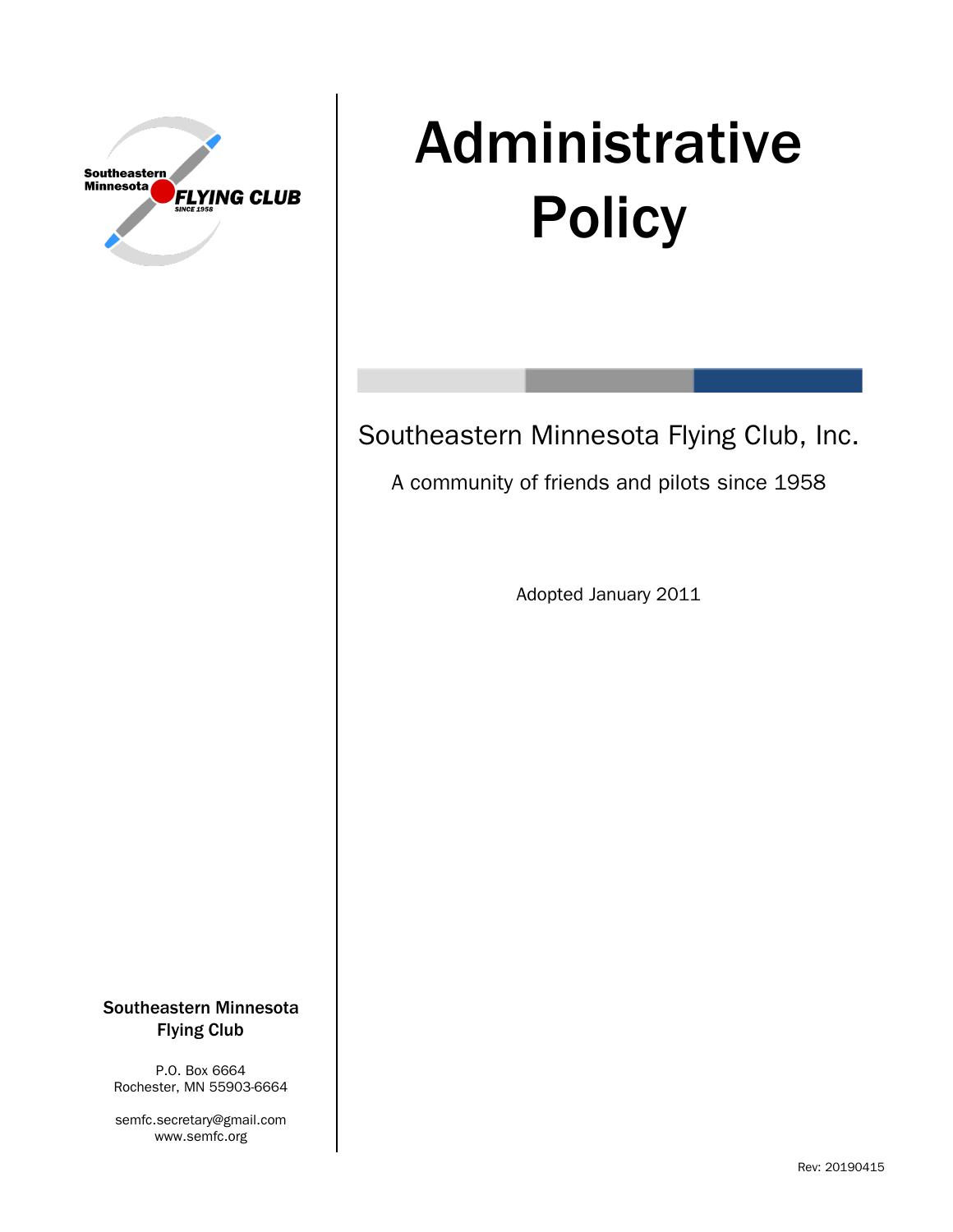# INDEX

| <b>Section 1: General</b>                           | 3 |
|-----------------------------------------------------|---|
| <b>Section 2: Maintenance Policies</b>              | 3 |
| 2.1 General Maintenance Policy by Role              | 3 |
| Paragraph I: Members                                | 3 |
| Paragraph II: Maintenance Officers                  | 4 |
| Paragraph III: Vice President                       | 4 |
| Paragraph IV: The Board of Directors                | 5 |
| 2.2: Record keeping                                 | 5 |
| Paragraph I: Inventory                              | 5 |
| Oil, Cleaning Products & Other Consumables          | 5 |
| Aircraft & engine replacement parts                 | 5 |
| Paragraph II: Routine & Annual Inspection Schedules | 5 |
| Paragraph III: Squawks - Flight-Critical            | 5 |
| Paragraph IV: Squawks - Non Flight-Critical         | 5 |
| 2.3: Maintenance Program                            | 6 |
| Paragraph I: Routine Inspections                    | 6 |
| Paragraph II: Annual Inspections                    | 6 |
| 2.4: Maintenance Check Flights                      | 6 |
| <b>Section 3: Financial Management</b>              | 6 |
| 3.1: Policies & Procedures                          | 6 |
| Paragraph I: General                                | 6 |
| Paragraph II: Individual Members                    | 7 |
| Paragraph III: Annual Budget                        | 7 |
| Income                                              | 7 |
| Expenditures                                        | 7 |
| 3.2: Accounting                                     | 8 |
| 3.3: Audit and Inspection                           | 8 |
| 3.4: Insurance                                      | 8 |
|                                                     |   |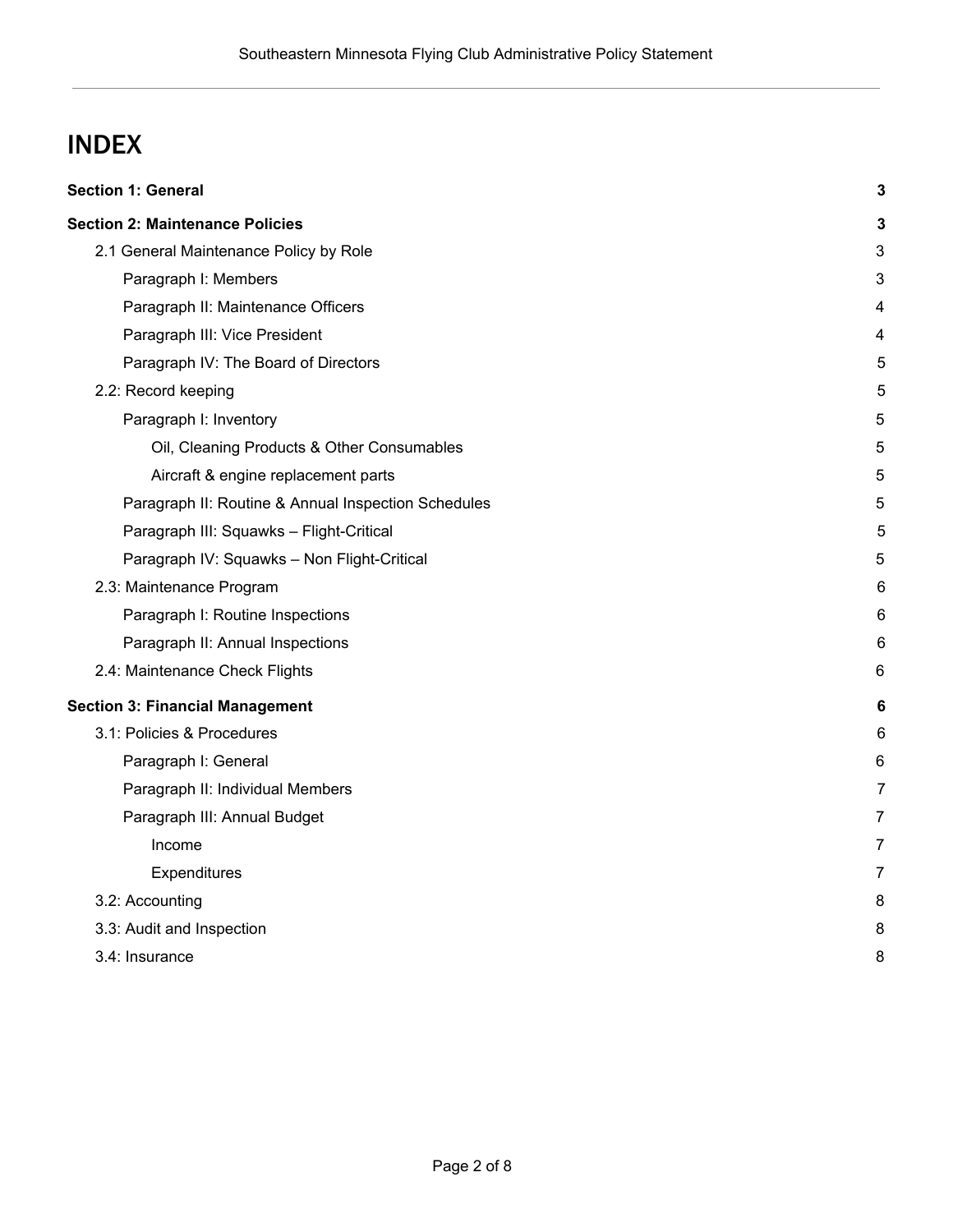# <span id="page-2-0"></span>Section 1: General

The purpose of this document is to provide guidance for the Members, Maintenance Officers and Board of Directors in matters related to aircraft safety, maintenance, financial and other issues. This document in no way replaces the Bylaws and/or Flying Regulations and Operating Rules of the Club. Rather, it provides a framework relevant to the current environment to enable the important business of the group to be accomplished in a responsible and efficient manner. It is a working tool, the content of which has been agreed upon by current Club leadership and which may be modified as needed in the future as needs and Club leadership change.

# <span id="page-2-1"></span>Section 2: Maintenance Policies

Proper maintenance of Club aircraft ensures the Members of the availability of mechanically sound, well-equipped aircraft. Much of the administrative effort of the Board and Maintenance Officers are focused on this issue. All members, however, have an important role to play in maintenance and safety issues.

Damage, mechanical concerns, instrument failure or other issues possibly affecting the airworthiness of a club aircraft should be treated with utmost caution; generally by grounding the plane until airworthiness is assured by an authorized A&P review.

All maintenance shall be conducted in accordance with FAA regulations.

The Maintenance Policy guidelines that follow concern preventive maintenance, annual and other required inspections and repair of the aircraft instruments, powerplant and propeller, flight controls, avionics and other components required for aircraft operation. They specifically exclude authorization of expenditures for cosmetic maintenance (paint, interior upholstery or carpet, for example), or for significant avionics or other additions or upgrades.

# <span id="page-2-2"></span>2.1 General Maintenance Policy by Role

#### <span id="page-2-3"></span>Paragraph I: Members

- A. Individual members are responsible for the safe operation of Club aircraft. The PIC shall determine that the aircraft is airworthy with a thorough preflight check before each flight.
- B. A review of AircraftClubs.com shall be part of each preflight assessment to become aware of previous squawks documented in AircraftClubs.com, to ensure no new issues have developed and to ensure that previous concerns have been addressed.
- C. All new defects or concerns encountered on preflight or at the conclusion of a flight shall be recorded online in AircraftClubs.com. Additionally, a notification shall be sent to the Membership.
- D. Any defect that could interfere with the aircraft's safe operation requires cancellation or postponement of the flight until corrected AND requires immediate communication with the aircraft Maintenance Officer.
- E. Should communication with the aircraft's Maintenance Officer not be possible, Members shall notify the Vice President or subsequently any other Officer. Failing this, the aircraft shall be clearly identified as potentially unsafe and pilots on the schedule shall be contacted with the Member's concerns.
- F. All flights shall have required charts appropriate for VFR or IFR operations, as well as flashlights for night operations.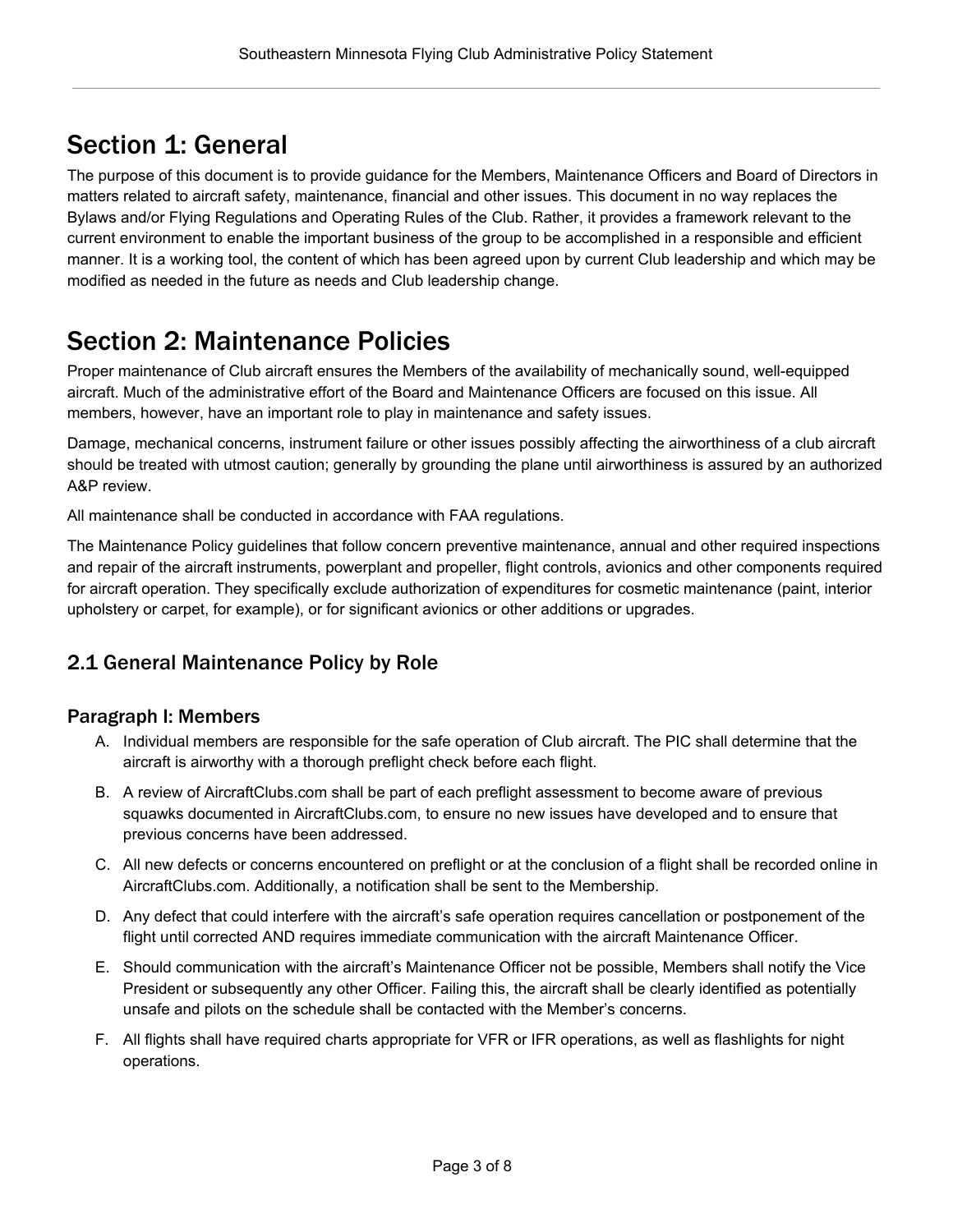#### <span id="page-3-0"></span>Paragraph II: Maintenance Officers

- A. Maintenance Officers are permitted and encouraged to perform any routine preventive maintenance allowed by FAR Part 43, Appendix A, Paragraph C - Preventive Maintenance. Together with the Vice President, the Maintenance Officers as a group are charged to create a schedule of regular preventive maintenance for Club aircraft.
- B. Maintenance Officers are charged to maintain a spreadsheet or log of needed tasks required to maintain a safe and legally airworthy aircraft. This record is to be kept in duplicate by the Vice President, updated at least monthly for his or her review.
- C. Maintenance Officers are further charged to ensure that all required checks, software upgrades and inspections required for their particular aircraft take place as required and on time with the assistance of the Vice President.
- D. Maintenance Officers shall review all squawks recorded on AircraftClubs.com and share them with the Vice President at least monthly.
- E. Maintenance Officers shall maintain the tachometer log book in each airplane, including Maintenance Officer contact information.
- F. Maintenance Officer responsibilities include monthly interior care of the aircraft and hangar maintenance (sweeping, clearing snow, changing light bulbs, empyting trash and other duties).
- G. The Maintenance Officers are the point of contact for Club Membership for any irregularities identified before, during or after flight. Maintenance Officers are expected to deal immediately with any issues potentially affecting flight safety, at a minimum by removing the aircraft from the schedule until it can be inspected and repaired as needed.
- H. Maintenance Officers must raise any concerns related to issues beyond preventive maintenance with the Vice President for possible review at a repair facility.
- I. Maintenance Officers are not authorized to arrange any work on the aircraft by a repair facility without the prior approval of the Vice President or another Board member.

#### <span id="page-3-1"></span>Paragraph III: Vice President

- A. Aircraft maintenance is the critical role of the SEMFC Vice President, with the knowledge and approval of the other Board members. The Vice President, subject to the approval of the Board, shall make an agreement with one or more repair stations to service Club aircraft and club avionics on a continuing basis.
- B. The Vice President is authorized to arrange any needed repair, including purchase of parts and authorization of labor up to \$1,000 without consultation with the Board as a whole.
- C. The Vice President shall work with the Maintenance Officers for individual aircraft to ensure that routine maintenance, annual inspections, GPS software updates and upgrades, Airworthiness Directives, pitot-static checks, VOR checks and other tasks are performed on time in compliance with Federal Regulations.
- D. The Vice President has authority individually to approve and schedule tasks required by Federal Regulation to be performed by a repair facility at his or her discretion with no specific dollar limit.
- E. To this end, each club aircraft shall have a maintenance spreadsheet or log available to the Vice President but maintained by the Maintenance Officer(s) for the particular aircraft enabling confirmation of compliance at a glance.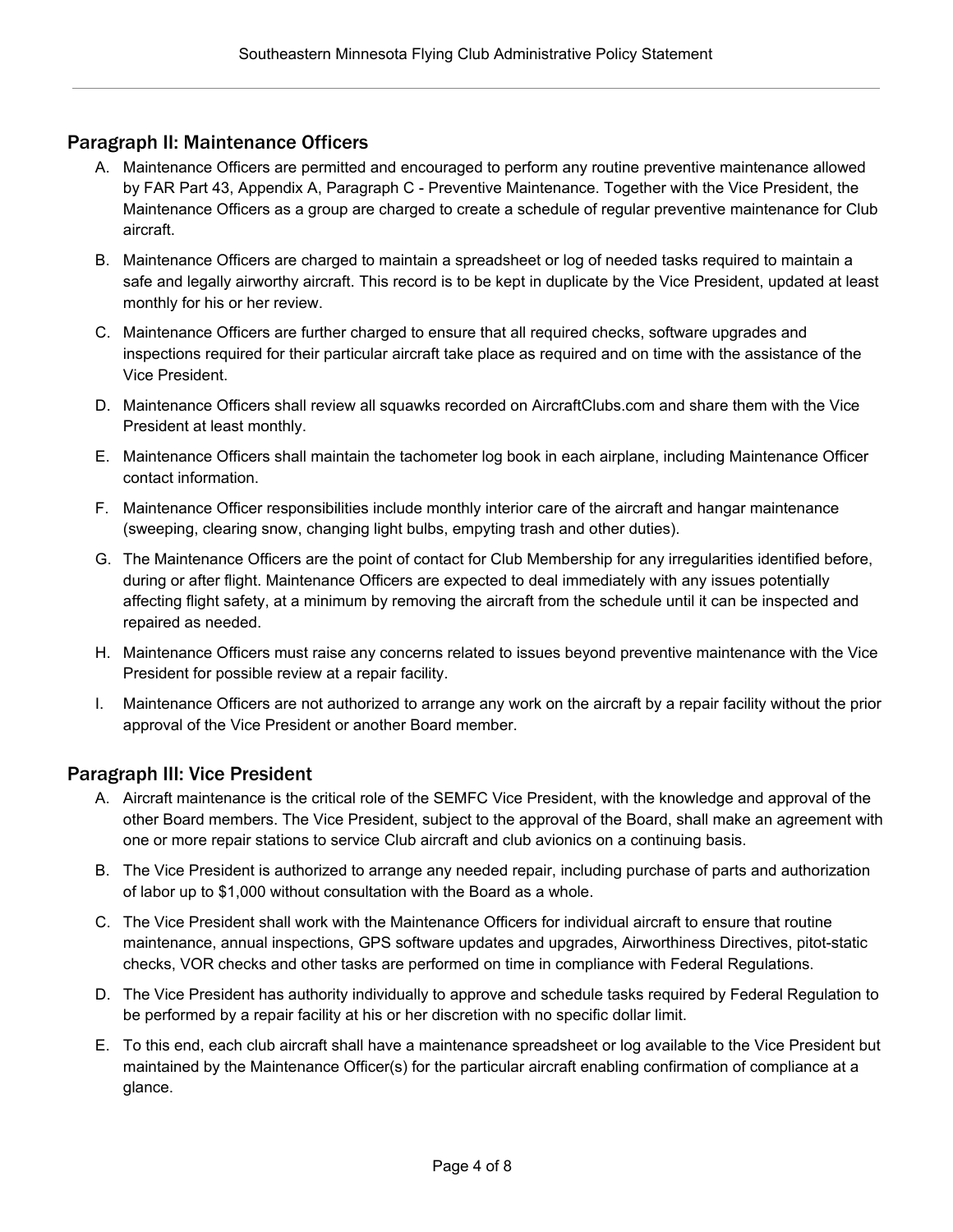- F. The Vice President shall assist Maintenance Officers in their work as needed. For example, by arranging needed training for preventive maintenance tasks, keeping needed inventory of supplies or parts, and arranging for needed repairs.
- G. Should a Maintenance Officer not be available to field a member's squawk question or concern regarding a particular airplane, the Vice President should be consulted. If he or she is also unavailable, another Board member should be contacted.

#### <span id="page-4-0"></span>Paragraph IV: The Board of Directors

- A. In the absence of the Vice President, another Board member may arrange or approve needed aircraft repairs up to \$1,000.
- B. Repairs over the \$1,000 limit require approval by the Board as a whole.

# <span id="page-4-1"></span>2.2: Record keeping

#### <span id="page-4-3"></span><span id="page-4-2"></span>Paragraph I: Inventory

#### Oil, Cleaning Products & Other Consumables

The Southeastern Minnesota Flying Club shall maintain an adequate inventory of consumables required for aircraft operations in a location clearly identified for use by Maintenance Officers and Club Members as needed. This includes cleaning supplies and oil to be kept in each aircraft hanger.

#### <span id="page-4-4"></span>Aircraft & engine replacement parts

An accurate and up-to-date inventory of parts shall be maintained by the Vice President.

#### <span id="page-4-5"></span>Paragraph II: Routine & Annual Inspection Schedules

As noted in Section 2.1 [Paragraph](#page-3-1) III: Vice President, a spreadsheet or table of required inspections, software updates and other tasks required for safe aircraft operations shall be maintained and kept up-to-date at all times.

#### <span id="page-4-6"></span>Paragraph III: Squawks – Flight-Critical

- A. All potential flight-critical issues require immediate notification and prompt review by the Maintenance Officer, Vice President or other Board member.
- B. Significant concerns should result in removing the aircraft from the flight schedule, and review/action by a qualified repair station as needed.
- C. Members should advise pilots following them on the schedule of their concerns and perform any other actions needed to ensure the safety of their fellow Club members.

#### <span id="page-4-7"></span>Paragraph IV: Squawks – Non Flight-Critical

- A. Non flight-critical defects or irregularities should be logged online in AircraftClubs.com squawk feature for each aircraft.
- B. Members are encouraged to contact the Maintenance Officer personally to better convey the information and enable appropriate action to be taken.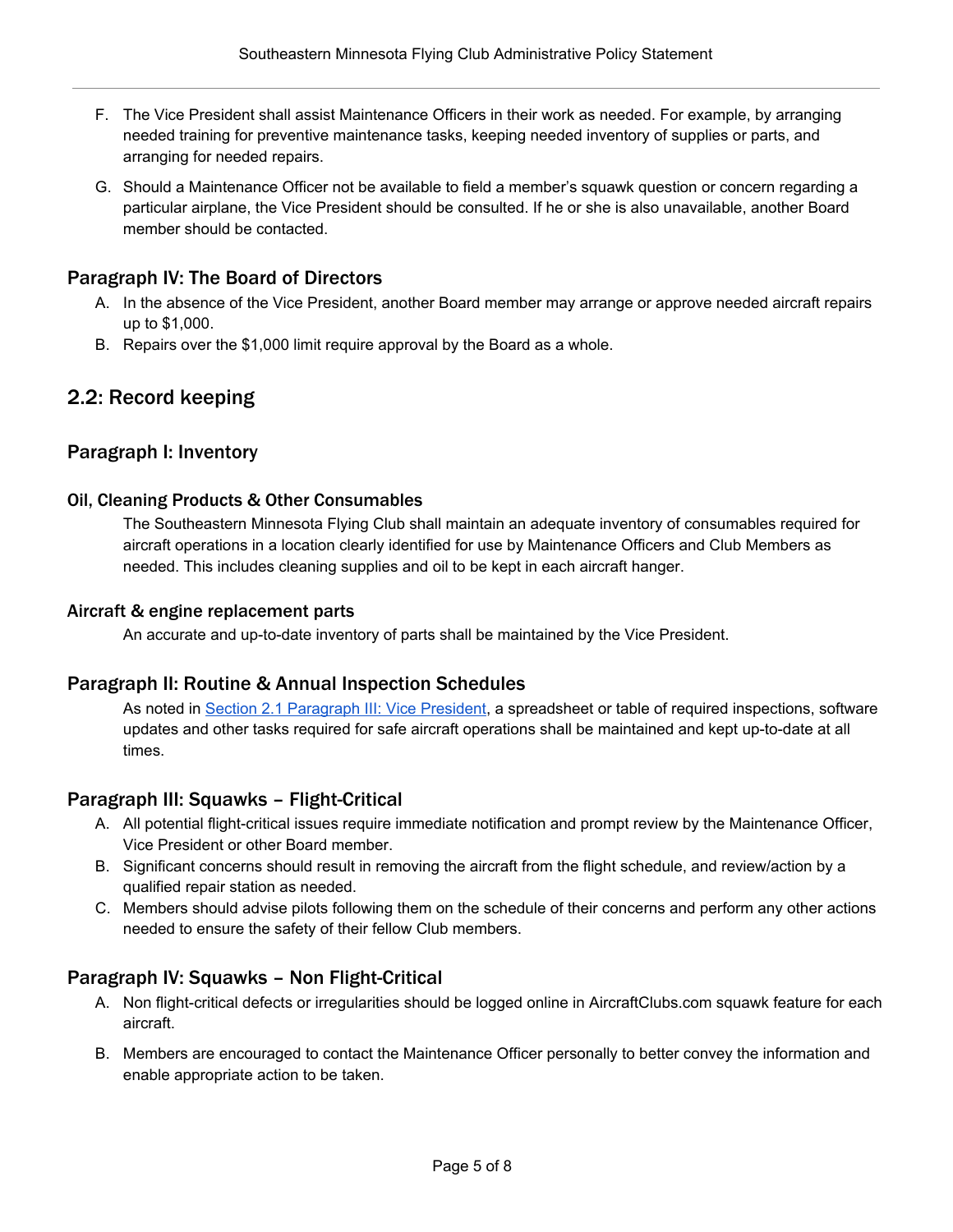# <span id="page-5-0"></span>2.3: Maintenance Program

Maintenance records shall be kept for each aircraft in the Powerplant and Airframe log books as required by the FARs.

## <span id="page-5-1"></span>Paragraph I: Routine Inspections

The Vice President and Maintenance Officers are expected to devise a schedule of routine preventive maintenance for the Club aircraft, including oil changes and compression checks.

Other required routine tasks are to be accomplished by use of a similar schedule. This includes pitot-static checks, VOR checks, compliance with required Airworthiness Directives, etc.

#### <span id="page-5-2"></span>Paragraph II: Annual Inspections

Annual inspections shall be arranged by the Vice President in conjunction with each aircraft's Maintenance Officer as required by the FARs.

# <span id="page-5-3"></span>2.4: Maintenance Check Flights

To be handled on an individual basis by the Maintenance Officer(s) and the Board of Directors.

# <span id="page-5-4"></span>Section 3: Financial Management

# <span id="page-5-5"></span>3.1: Policies & Procedures

#### <span id="page-5-6"></span>Paragraph I: General

- A. The Board will strive to maintain a balance in their expenditures, with the primary goal of maintaining affordable, safe and enjoyable aircraft for SEMFC members to use.
- B. All Club aircraft at present are equipped with WAAS-enabled GPS and are IFR certified. As a general principal, the Board will seek to maintain a comparable level of capability as technology advances, within limits of affordability. It will carefully weigh costs against the potential safety and capability enhancements provided by any change, modification, upgrade or new equipment installation.
- C. The interior and exterior appearance of the airplanes reflect directly on the SEMFC. To the extent financially possible, the Board will seek to maintain aircraft paint and interiors with regular maintenance and cleaning. When necessary and fiscally possible, exterior paint and needed interior work will be authorized.
- D. The membership will be consulted during regular monthly meetings regarding any pending decision of significant financial import related to these important decisions.
- E. With the exception of expenditures to which the Club is legally obligated and flight-critical parts and maintenance services approved by the Vice President, no purchase may be made, no asset disposed of and no service contracted for an amount exceeding \$1,000 without the approval of the Board of Directors.
- F. The purchase or sale of Club aircraft shall be the responsibility of the Board of Directors after approval by the general Membership at a regular meeting.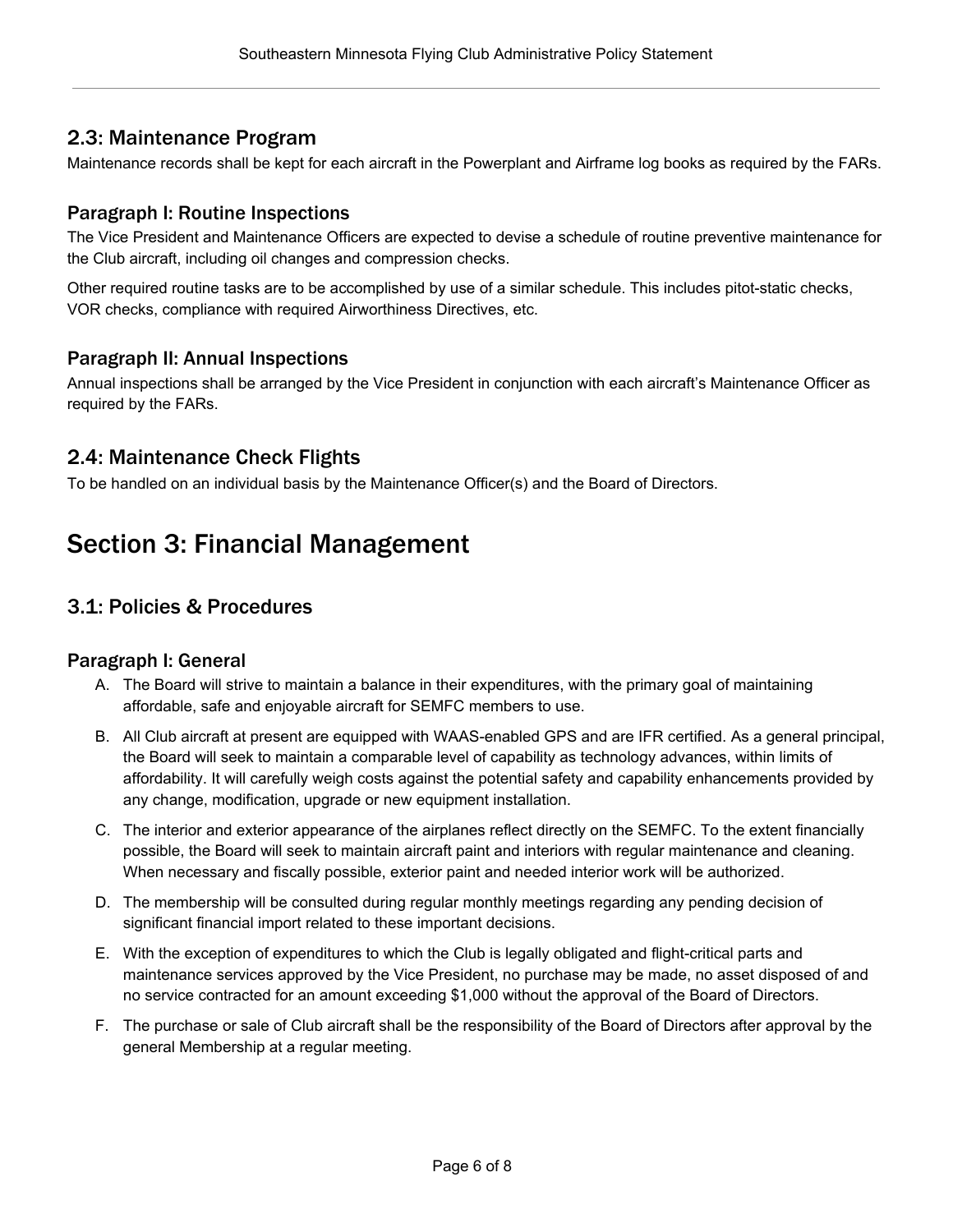## <span id="page-6-0"></span>Paragraph II: Individual Members

No individual Member is authorized to transact business, purchase services, supplies or any equipment or aircraft parts other than the specific duties of the Board Officers or other exceptions outlined in the Bylaws.

## <span id="page-6-1"></span>Paragraph III: Annual Budget

- A. An annual budget will be made at the beginning of each fiscal year, based upon previous financial information and best estimates of the year to come.
- B. A careful assessment of the fleet will be performed, evaluating overall flight activity in comparison with previous years, and in light of current membership numbers and hours flown.
- C. Each Club aircraft will be assessed individually, including aircraft value, required upcoming maintenance and desirable repairs or upgrades in a joint review with the Board and Maintenance Officers.

#### <span id="page-6-2"></span>Income

Income Includes

- Initial share purchases
- Monthly dues
- Flight operations hourly charges
- Interest
- Insurance deductible payments
- Aircraft or parts sale

#### <span id="page-6-3"></span>Expenditures

All expenditures on behalf of the Club must be signed by a Club Member in good standing and shall be properly receipted. Receipts shall be submitted to the Treasurer within 30 days.

Expenditures shall be grouped into Fixed Expenses, Aircraft Operating Expenses and Other categories as follows:

#### **Fixed Expenses**

- Insurance
- Licenses & Registration Fees
- Hangars
- Utilities
- Taxes
- **Other**

#### **Aircraft Operating Expenses**

- Oil
- Parts, Tools & Supplies for Preventive Maintenance
- Annual Inspections
- Engine Reserve

#### **Other**

- Aircraft Purchases & Loan Payments
- Maintenance, Upgrades or Aircraft Work Other than the Engine
- Club Social Activities
- Membership Deposits Refunded
- Aircraft Damage Not Covered by Insurance or by a Member as Described in the Bylaws
- Miscellaneous Expense